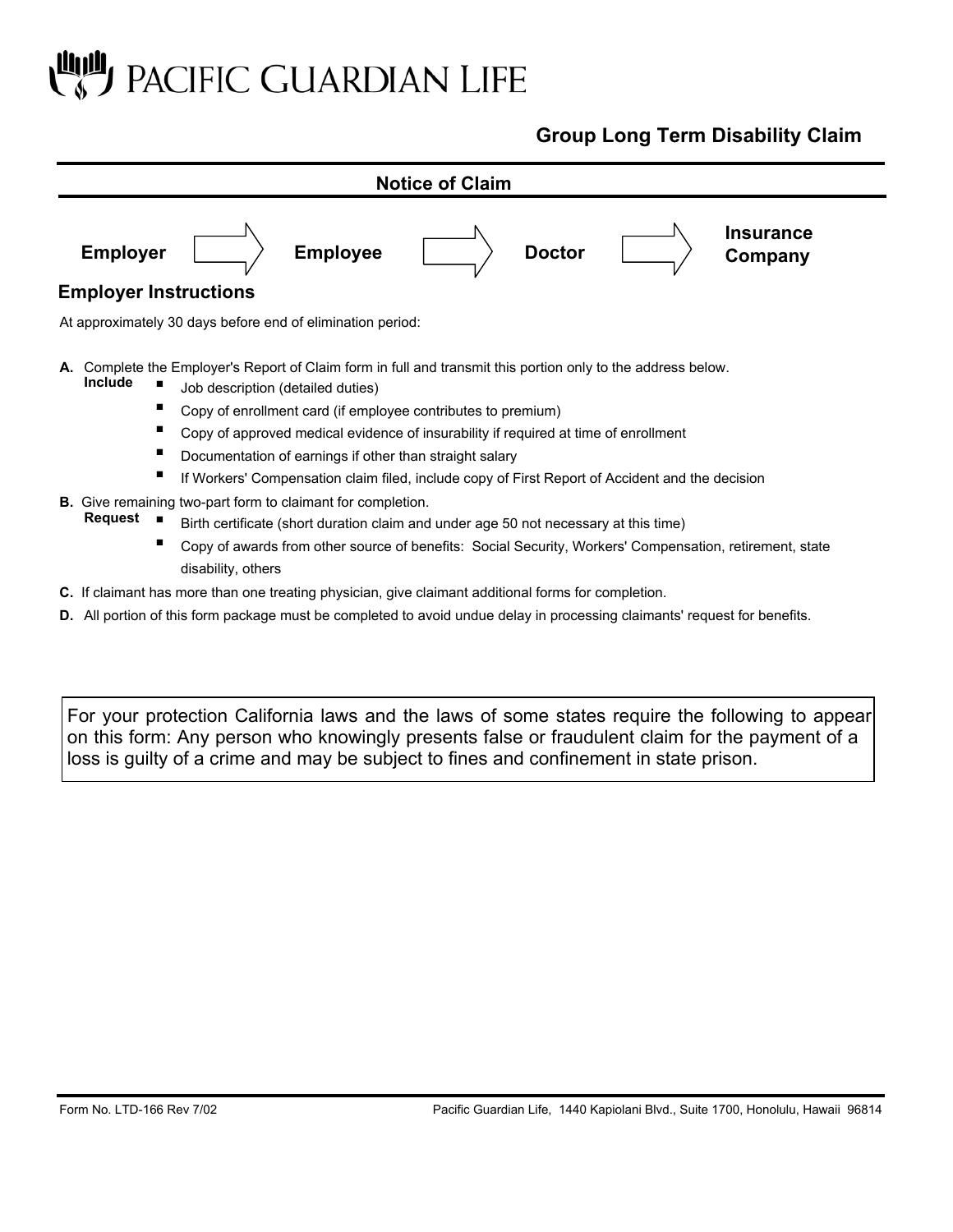

### **EMPLOYER'S REPORT OF CLAIM- To be completed by employer**

| 1. Employee's Full Name:<br>4. Street Address:                                                                                                                                                                                                              | 2. Social Security Number:<br>City:                                                                                             |                                                                           | 3. Date of Birth:                                                                           |  |  |  |  |  |
|-------------------------------------------------------------------------------------------------------------------------------------------------------------------------------------------------------------------------------------------------------------|---------------------------------------------------------------------------------------------------------------------------------|---------------------------------------------------------------------------|---------------------------------------------------------------------------------------------|--|--|--|--|--|
|                                                                                                                                                                                                                                                             |                                                                                                                                 |                                                                           |                                                                                             |  |  |  |  |  |
|                                                                                                                                                                                                                                                             |                                                                                                                                 | State:                                                                    | Zip:                                                                                        |  |  |  |  |  |
| <b>Employment</b>                                                                                                                                                                                                                                           |                                                                                                                                 |                                                                           |                                                                                             |  |  |  |  |  |
| 5. Insurance Class:<br>6. Employee Date of Hire:                                                                                                                                                                                                            | 7. Date employee became insured<br>for LTD:                                                                                     |                                                                           | 8. Date employee was actually<br>last present at work:                                      |  |  |  |  |  |
| 9. Occupation at time last worked (attach job description):                                                                                                                                                                                                 | 10. Work schedule at time last worked:<br>No. of days per week:<br>No. of hours per day:                                        |                                                                           |                                                                                             |  |  |  |  |  |
| 11. Reason for stopping:<br>□ Sickness □ Resigned<br>$\Box$ Dismissed $\Box$ Laid off<br>□ Retired □ Granted LOA □ Vacation □ Other                                                                                                                         | $\Box$ Yes $\Box$ No<br>12. Has employee returned to work?<br>Part-time Date:<br>$\Box$ Full-time Date:                         |                                                                           |                                                                                             |  |  |  |  |  |
| Income                                                                                                                                                                                                                                                      |                                                                                                                                 |                                                                           |                                                                                             |  |  |  |  |  |
| 13. How is employee paid?<br>□ Straight Salary<br>$\Box$ Hourly<br>□ Salary & Commissions □ Salary & Bonus<br>□ Commissions Only                                                                                                                            | 14. Employee's Basic Monthly Earnings:<br>If salary is based on less than<br>\$<br>LTD Benefit:<br>12 months, number of months: |                                                                           |                                                                                             |  |  |  |  |  |
| 15. Employee's percentage of LTD premium contribution. Employee pays:<br>Employer pays:                                                                                                                                                                     |                                                                                                                                 |                                                                           |                                                                                             |  |  |  |  |  |
| <b>OTHER BENEFITS</b>                                                                                                                                                                                                                                       |                                                                                                                                 |                                                                           |                                                                                             |  |  |  |  |  |
| 16. Has insured received other disability payments since time last worked?<br>Salary Continuance:<br>Insured Short Term:<br>□ Yes Weekly Amount: ______________________ Pes Weekly Amount:<br>Date benefits cease: ___________<br>$\Box$ No<br>$\square$ No | Date benefits cease:                                                                                                            | Other Type:<br>$\square$ No                                               | □ Yes Weekly Amount:<br>Date benefits cease:                                                |  |  |  |  |  |
| 17. Did claim result from job activity?<br>$\Box$ Yes (Explain)<br>❏<br>No                                                                                                                                                                                  | 18. Has workers' compensation claim<br>been filed? (Enclose copy)<br>⊔<br>Yes<br>Pending<br>$\Box$ Denied                       | \$                                                                        | 19. Workers' compensation weekly amount:<br>(Include copy of the first report of accident.) |  |  |  |  |  |
| <b>RETIREMENT</b>                                                                                                                                                                                                                                           |                                                                                                                                 |                                                                           |                                                                                             |  |  |  |  |  |
| 20. Is employee covered by employer-sponsored retirement plan?<br>$\Box$ Yes $\Box$<br>No                                                                                                                                                                   | ப                                                                                                                               | 21. Does retirement plan contain a disability provision?<br>Yes $\Box$ No |                                                                                             |  |  |  |  |  |
| 22. Is employee or will this employee be eligible for a disability<br>or retirement pension?<br>◻<br>$\Box$ Yes<br>If "Yes" type:<br>$\Box$ No<br>❏                                                                                                         | Monthly Amount \$<br>Disability<br>Other:                                                                                       | u.<br>Retirement<br>Commencement Date of Benefits:                        | (Enclose copy of summary plan description)                                                  |  |  |  |  |  |
| Note: If any portion of this pension benefit is attributable to the employee's contribution, please provide details including the<br>the percentage of his/her contribution to the total contribution.                                                      |                                                                                                                                 |                                                                           |                                                                                             |  |  |  |  |  |
| <b>Certification</b>                                                                                                                                                                                                                                        |                                                                                                                                 |                                                                           |                                                                                             |  |  |  |  |  |
| 23. Employer's Name (of indicate association and name of policyholder, if other):                                                                                                                                                                           |                                                                                                                                 | 24. Telephone Number:                                                     | 25. Group Policy Number:                                                                    |  |  |  |  |  |
| 26. Street Address:                                                                                                                                                                                                                                         | City:                                                                                                                           | State:                                                                    | Zip:                                                                                        |  |  |  |  |  |
| 27. Employer (Taxpayer) I.D. Number (EIN) OR Public Employer Social Security No. 69:                                                                                                                                                                        |                                                                                                                                 |                                                                           |                                                                                             |  |  |  |  |  |
| 28. Name of person completing this form (please type or print):                                                                                                                                                                                             |                                                                                                                                 |                                                                           |                                                                                             |  |  |  |  |  |
| 29. Signature of Authorized Insurance Representatives:                                                                                                                                                                                                      |                                                                                                                                 | Title:                                                                    | Date:                                                                                       |  |  |  |  |  |

lend this form (with enclosures) to: Pacific Guardian Life, Group Claims Department, P.O. Box 14294, Lexington, KY 40512-4294 cf : U ˈhɔˈf] ) ) Ł, \*( !\$) ' \$' Give the remaining forms to claimant for completion.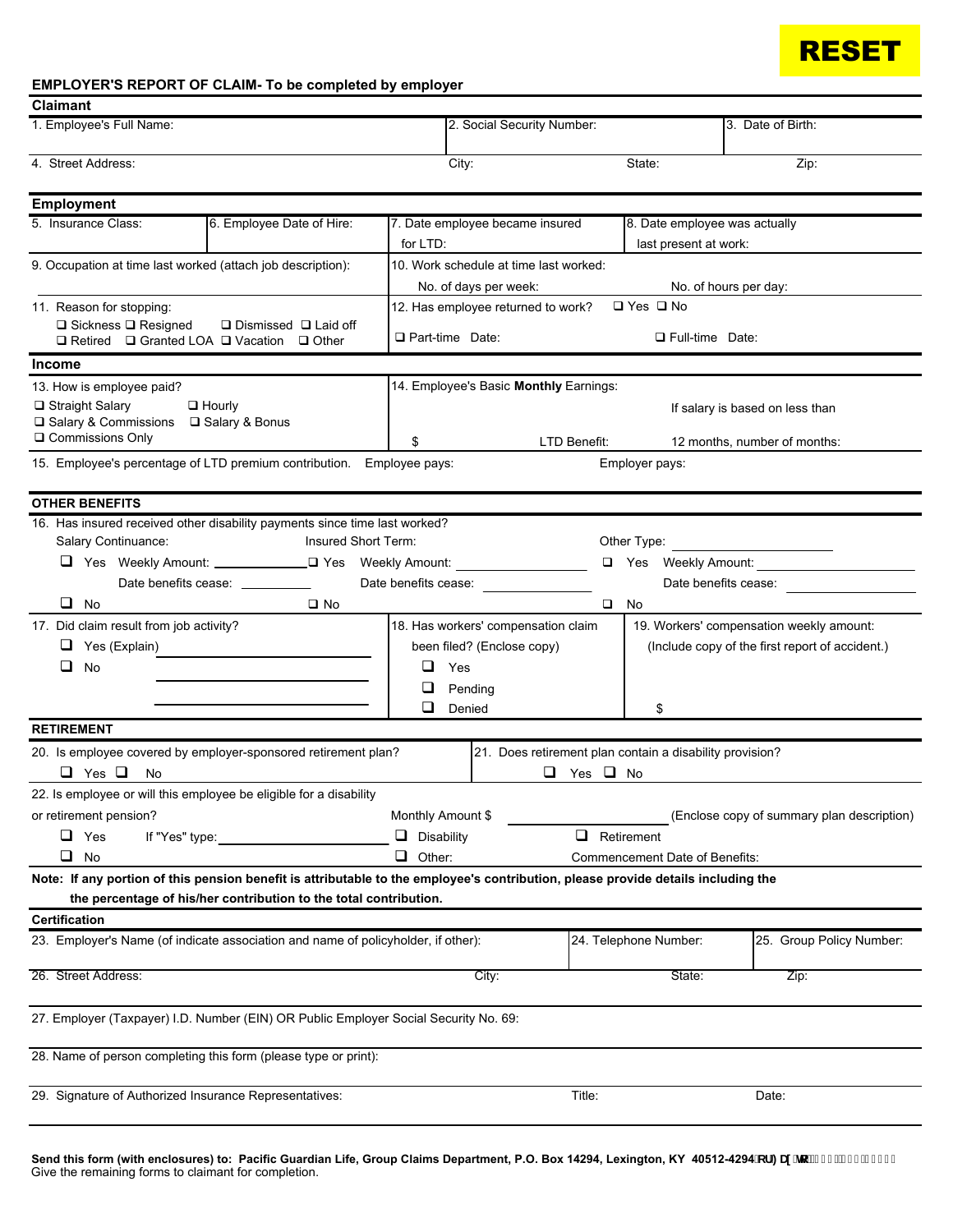# PACIFIC GUARDIAN LIFE

additional information that may be needed.

# **Group Long Term Disability**



For your protection California laws and the laws of some states require the following to appear on this form: Any person who knowingly presents false or fraudulent claim for the payment of a loss is guilty of a crime and may be subject to fines and confinement in state prison.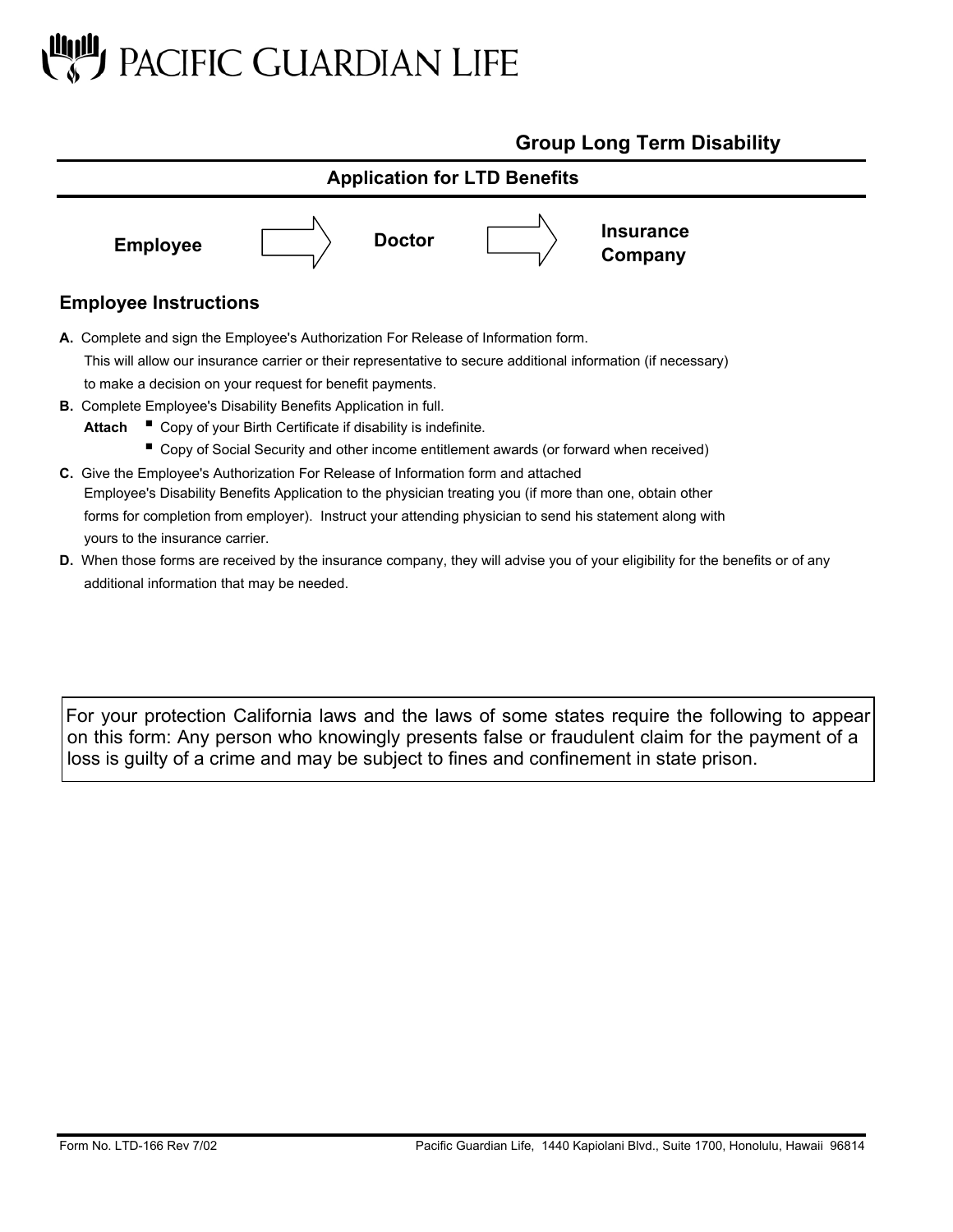#### **EMPLOYEE'S AUTHORIZATION FOR RELEASE OF INFORMATION -To be completed by employee**

#### **Authorization**

Policy No.:

To Whom It May Concern:

#### (Claimant's Name)

I, hereby authorize any hospital, physician, medical practitioner, clinic, other

medical or medically related facility, pharmacy, insurance company or Government Agency to disclose or furnish to Pacific Guradian Life Insurance Company, Ltd., its subsidiaries or representatives, any and all information with respect to any illness including mental illness, drug/acohol abuse, injury, medical history, consultations, prescriptions, treatments or benefits, and copies of all applicable records that may be requested. I also authorize my employer to disclose all information needed to process my claim.

The information provided to Pacific Guardian Life Insurance Company, Ltd., its subsidaries or representatives is to be used solely for the administration of claim(s) as captioned above. A photostatic of this Authorization is to be considered as valid as the original and is effective for the duration of the claim.

Any person who knowingly files a statement of claim containing any false or misleading information is subject to criminal and civil pernalties.

Date Patient's (Claimant's) Signature

Relationship of Authorized Person, if other Authorized Person's Signature

**Give this authorization to the physician treating you.**

**Note: A true copy of this Authorization is available to the patient or his authorized representative at any time, upon request.**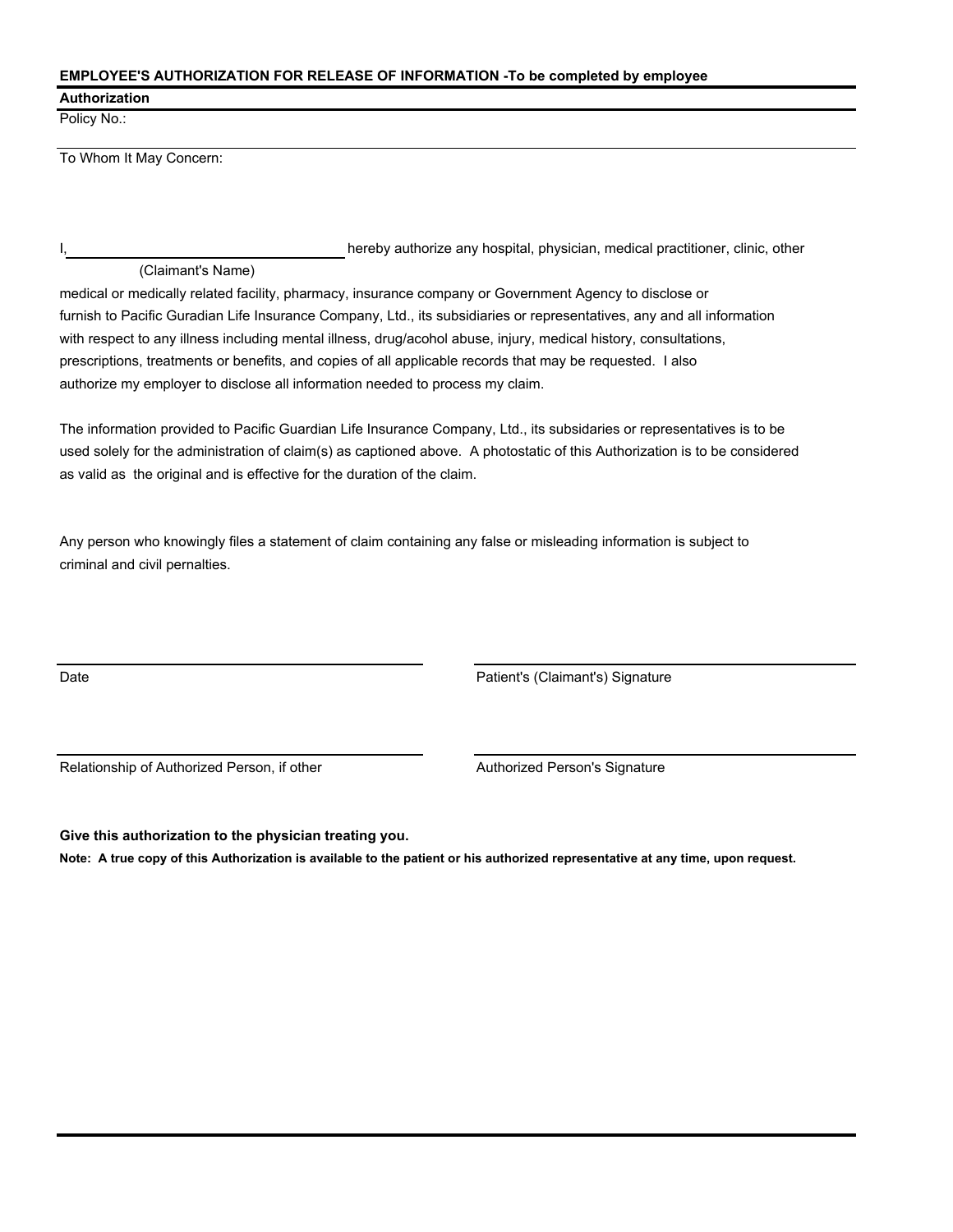### **EMPLOYEE'S DISABILITY BENEFITS APPLICATION- To be completed by employee**

| <b>Claimant</b>                                                                                                         |                                          |            |                             |                                              |                                                 |                                                                                                       |                                                             |  |  |  |
|-------------------------------------------------------------------------------------------------------------------------|------------------------------------------|------------|-----------------------------|----------------------------------------------|-------------------------------------------------|-------------------------------------------------------------------------------------------------------|-------------------------------------------------------------|--|--|--|
| 1. Employee's Full Name:                                                                                                |                                          |            |                             |                                              | 2. Social Security Number:                      | 3. Phone No.:                                                                                         |                                                             |  |  |  |
| 4. Street Address:                                                                                                      |                                          | City:      |                             | State:<br>Zip:                               |                                                 |                                                                                                       |                                                             |  |  |  |
| 5. Date of Birth:                                                                                                       | 6. Height:                               | 7. Weight: |                             | $8.$ Sex:<br>$\square$ Male<br>$\Box$ Female |                                                 | 9. Marital Status:                                                                                    | $\Box$ Single $\Box$ Married $\Box$ Widowed $\Box$ Divorced |  |  |  |
| 10. Spouse's First Name:                                                                                                |                                          |            | 11. Spouse's Date of Birth: |                                              | 12. Is spouse employed?<br>$\Box$ Yes $\Box$ No | 13. Number of children under age 19:                                                                  |                                                             |  |  |  |
| 14. List names and birth dates of unmarried children who have not finished high school.                                 |                                          |            |                             |                                              |                                                 |                                                                                                       |                                                             |  |  |  |
| <b>Employment</b>                                                                                                       |                                          |            |                             |                                              |                                                 |                                                                                                       |                                                             |  |  |  |
| 15. Employer's Name:                                                                                                    |                                          |            |                             |                                              |                                                 | 16. Group Policy No:                                                                                  |                                                             |  |  |  |
| 17. Occupation (List duties of occupation at time of disability):                                                       |                                          |            |                             |                                              |                                                 |                                                                                                       |                                                             |  |  |  |
| 18. Date of accident or date first noticed<br>19. Date unable to work because of<br>symptoms of illness:<br>disability: |                                          |            |                             |                                              |                                                 | 20. Date returned to work on a 21. Date returned to work on a<br>full-time basis:<br>part-time basis: |                                                             |  |  |  |
| 22. Is your accident or illness related to your occupation?                                                             |                                          |            |                             | □ Yes □ No                                   |                                                 |                                                                                                       | 23. Have you or do you intend to file Workers'              |  |  |  |
| If "Yes" Explain:                                                                                                       | Compensation claim? $\Box$ Yes $\Box$ No |            |                             |                                              |                                                 |                                                                                                       |                                                             |  |  |  |
| <b>Claim History</b>                                                                                                    |                                          |            |                             |                                              |                                                 |                                                                                                       |                                                             |  |  |  |
| 24. Describe how and where accident occurred or the onset and nature of your illness:                                   |                                          |            |                             |                                              |                                                 |                                                                                                       |                                                             |  |  |  |
| 25. Date first treated for your illness or injury:                                                                      |                                          |            |                             |                                              |                                                 | 28. Did you have the same or a similar condition in the past:                                         |                                                             |  |  |  |
|                                                                                                                         |                                          |            |                             |                                              |                                                 | If "Yes", complete Numbers 29-30. <sup>□</sup> Yes □ No                                               |                                                             |  |  |  |
| 26. Name and Address of Hospital Treated by:                                                                            |                                          |            |                             |                                              |                                                 | 29. Name and Address of Hospital Treated by:                                                          |                                                             |  |  |  |
| 27. Name and Address of Physician Treated by:                                                                           |                                          |            |                             |                                              |                                                 | 30. Name and Address of Physician Treated by:                                                         |                                                             |  |  |  |
| <b>Income</b>                                                                                                           |                                          |            |                             |                                              |                                                 |                                                                                                       |                                                             |  |  |  |
| 31. Describe other income you are receiving.                                                                            |                                          |            |                             |                                              |                                                 |                                                                                                       |                                                             |  |  |  |
| Type                                                                                                                    |                                          |            | Yes No Amount               |                                              |                                                 | Date Began                                                                                            | Date Ended                                                  |  |  |  |
| Social Security (disability/retirement)                                                                                 |                                          | ❏          | ❏                           | \$                                           |                                                 |                                                                                                       |                                                             |  |  |  |
| <b>State Disability</b>                                                                                                 |                                          | $\Box$     | $\Box$                      | \$                                           |                                                 |                                                                                                       |                                                             |  |  |  |
| Retirement (normal/early/disability)                                                                                    |                                          | ⊔          | $\Box$                      | \$                                           |                                                 |                                                                                                       |                                                             |  |  |  |
| Workers' Compensation                                                                                                   |                                          | ⊔          | $\Box$                      | \$                                           |                                                 |                                                                                                       |                                                             |  |  |  |
| Group Disability Benefits                                                                                               |                                          | ⊔          | $\Box$                      | \$                                           |                                                 |                                                                                                       |                                                             |  |  |  |
| Other (Specify)                                                                                                         |                                          | ❏          | $\Box$                      |                                              |                                                 |                                                                                                       |                                                             |  |  |  |
| <b>Benefit</b>                                                                                                          |                                          |            |                             |                                              |                                                 |                                                                                                       |                                                             |  |  |  |
| 32. Did you or do you plan to apply for benefit described above?                                                        |                                          |            |                             | $\Box$ Yes $\Box$ No                         |                                                 |                                                                                                       |                                                             |  |  |  |
| Date application filed:<br>Date application filed:<br>Type:<br>Type:                                                    |                                          |            |                             |                                              |                                                 |                                                                                                       |                                                             |  |  |  |
| 33. If your request for benefits is approved, do you want amounts withheld                                              |                                          |            |                             |                                              | 34. If "Yes," indicate amount per week:         |                                                                                                       |                                                             |  |  |  |
| $\Box$ Yes $\Box$ No<br>from each check for Federal Income Tax purposes?<br>(\$20.00 minimum) \$<br>Signature:          |                                          |            |                             |                                              |                                                 |                                                                                                       |                                                             |  |  |  |
| The above statements are true and complete to the best of my knowledge and belief.                                      |                                          |            |                             |                                              |                                                 |                                                                                                       |                                                             |  |  |  |
| Employee's Signature:                                                                                                   |                                          |            |                             |                                              |                                                 | Date:                                                                                                 |                                                             |  |  |  |